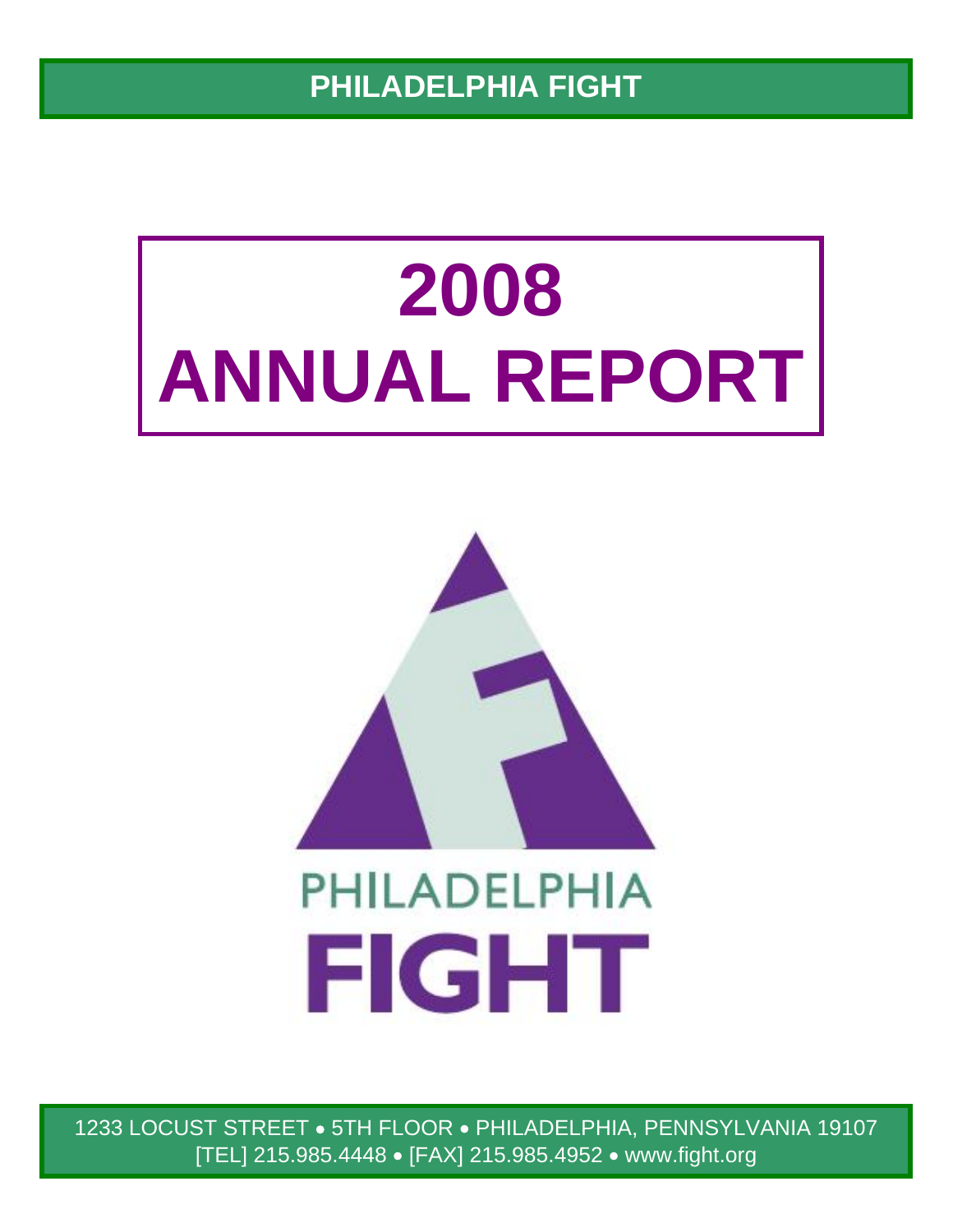# **Philadelphia FIGHT 2008 Review**

This past year has been one of accomplishment, success, and continued dedication to FIGHT's mission…*ending the AIDS epidemic within the lifetime of those currently living with HIV*. With the support of our countless volunteers, to whom I offer my deepest thanks, and with a staff working tirelessly to achieve progress, we are closer now more than ever to reaching that goal. The trust of our patients and patrons who seek our services is the fuel that keeps us going.

In 2008, we conducted an AIDS Education Month whose programs reached thousands, expanded our research efforts, and added classes and components to our youth and education departments…these new efforts in addition to the many services we already and continue to provide!

As we celebrate and remember our many accomplishments in 2008, we look forward to tackling the challenges ahead. encourage you to read more about where we have been, where we are, and where we are going in this Annual Report.

With thanks,



Jane Shull Executive Director







**Jane Shull Executive Director**

### **Our Mission**

Philadelphia FIGHT is a comprehensive AIDS service organization that offers HIV education, advocacy, social, mental health, and substance abuse services, youth prevention and leadership programs, outreach to people living with HIV and those at high risk, and access to the most advanced clinical research and state of the art, culturally competent HIV primary care. Our goal is to end the AIDS epidemic in the lifetime of those living with HIV.

### **Our Model**

One-Stop Servicing. It can be very difficult to access and navigate the health care system. We offer comprehensive care in one location to reduce health care barriers.

### **Our Clients**

In 2008 we served over 8,000 clients and reached approximately 10,000 people through community outreach. We serve some of Philadelphia's most marginalized and disenfranchised individuals. Of our clients, 55% have a history of incarceration, 65% have a history of substance abuse and/or dependence, 55% were men who had sex with men (MSM), and 56% present with mental illness. See the included graphs for our client population by gender, race/ethnicity, insurance status, and income level.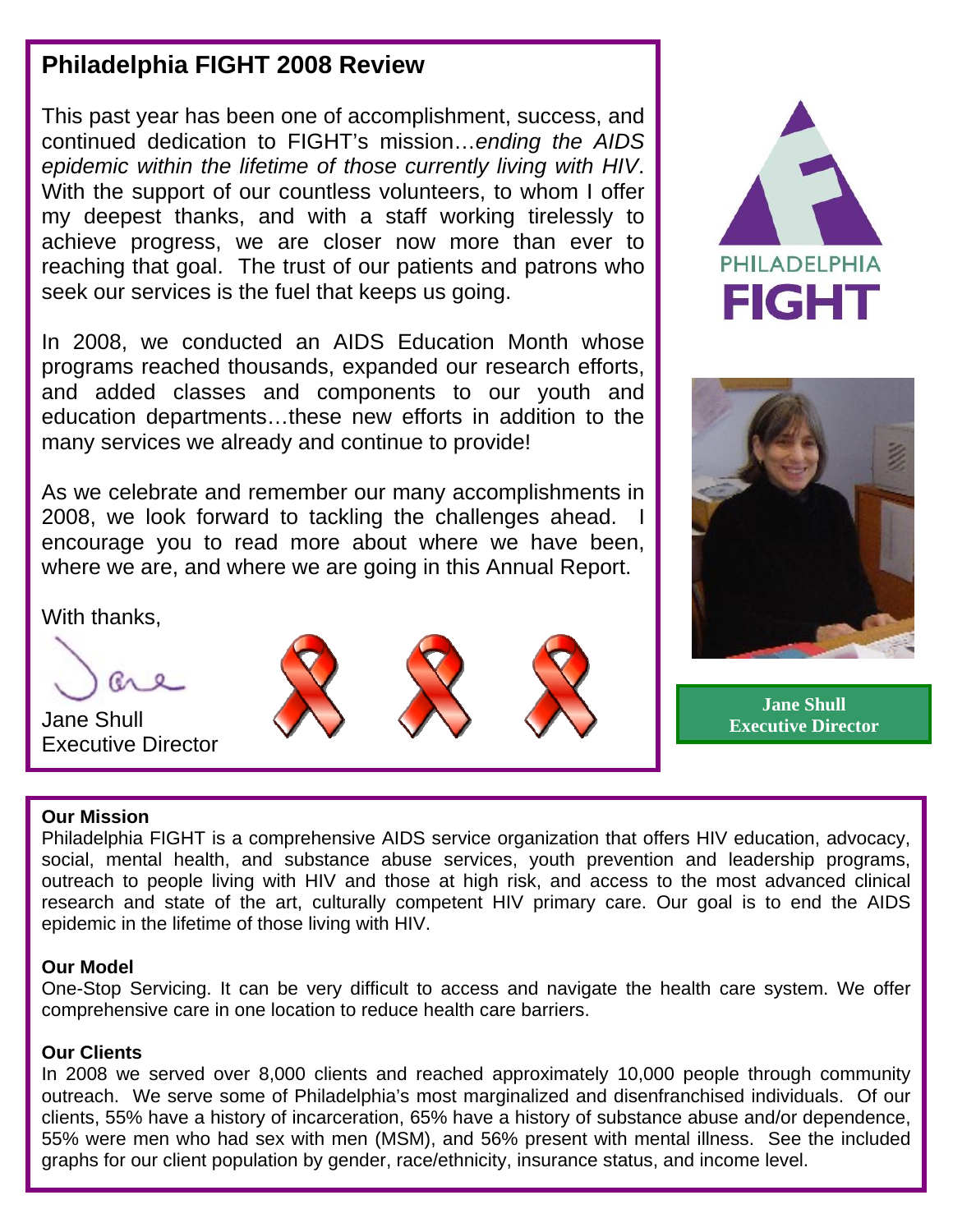# **The Clients We Served in 2008 (By Percentage)**



*"I don't know if I would say that you saved my life. But you did save my future."* -TEACH Outside Graduate, Fall 2004

*"When you're caught in the system, you end up going right back into it. And that's what I'm trying to help prevent. I know it's a hard task, but by participating in TEACH Outside and the Philadelphia County Coalition for Prison Health Care, at least I know I'm trying."* 

-TEACH Outside Graduate, Winter 2004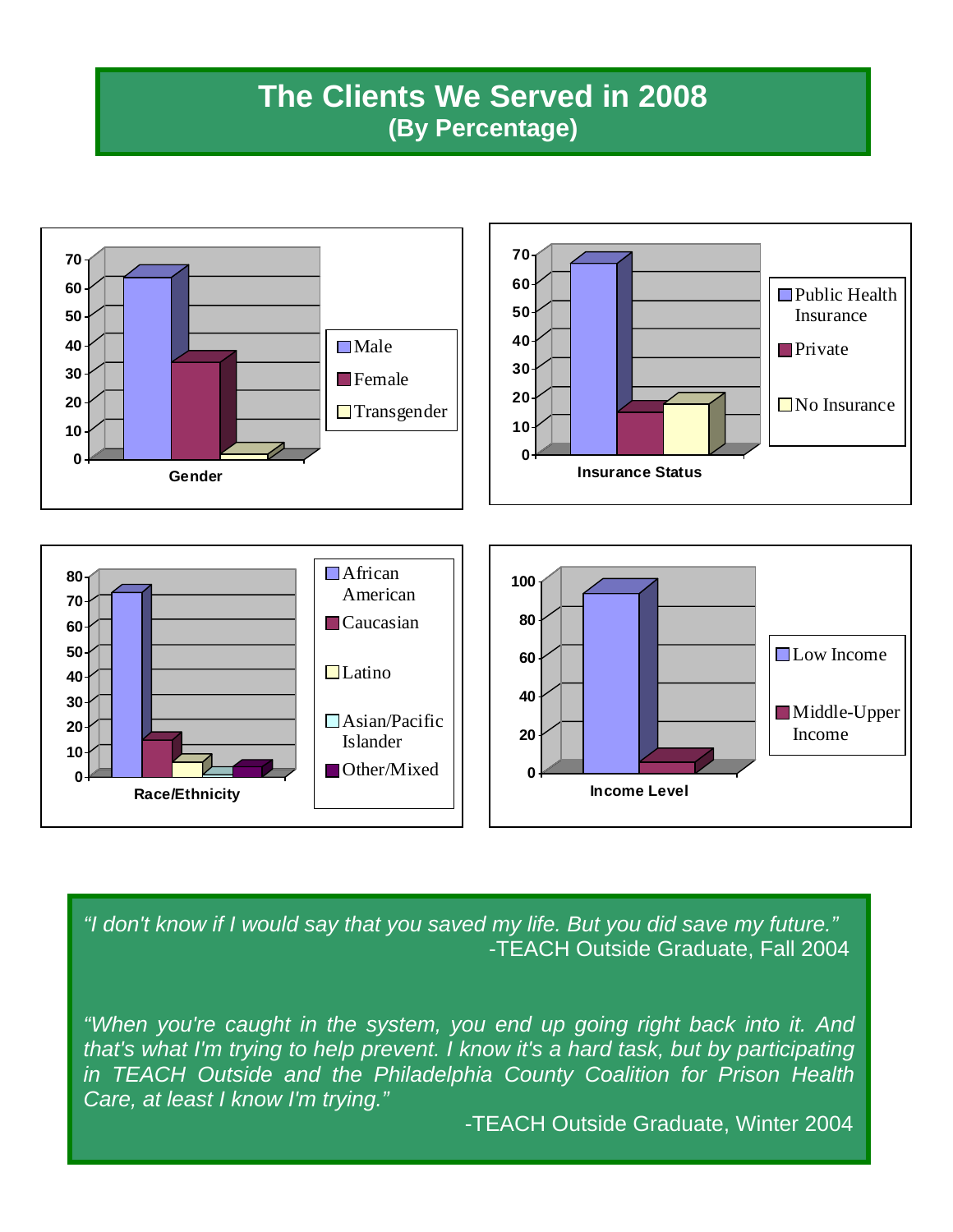# **Meet our Program Directors**

### **Karam Mounzer, MD, Medical Director**

I joined Philadelphia FIGHT as the Medical Director in 2000. It is a pleasure to work in a place where the clinic providers and all FIGHT staff are invested in enhancing each patient's well-being and quality of life. I am honored to oversee the healthcare delivery at the Jonathan Lax Center and the research studies at FIGHT.





### **Kevin Moore, PsyD, Administrative Director of the Lax Center, and Director of the Diana Baldwin Clinic**

I have two primary roles at FIGHT. As Administrative Director of the Lax Center, I work to facilitate a positive environment for staff and patients. As Director of the Diana Baldwin Clinic, I work with psychotherapy clients and supervise therapists. In each of my roles, I aspire to carry messages of hope and personal responsibility for all FIGHT clients.

### **Juliet Fink, MEd, Education**

As the Director of Education, my role is to ensure that FIGHT is a hub for learning, growth, and change for all people in Philadelphia, the surrounding area, and the AIDS community at-large. Through the AIDS Library, the Critical Path Project, Safety Counts, Counseling and Testing, AIDS Education Month, and our signature education program for people living with HIV, Project TEACH, my goal is to enable our community to access the life-saving information they need and empower individuals to develop skills to teach others about what they have learned.





### **Robin Brennan, PhD, Youth Health Empowerment Project**

As the director of the Youth Health Empowerment Project (Y-HEP), I am responsible for ensuring that we fulfill our mission of empowering all youth (ages 13-24) to make healthy decisions as they transition into adulthood. Using a harm reduction model, we accomplish this mission through a variety of programs including our drop-in center, youth development programs, family planning clinic, and therapy, outreach and prevention services.

# **Staff Snapshots**

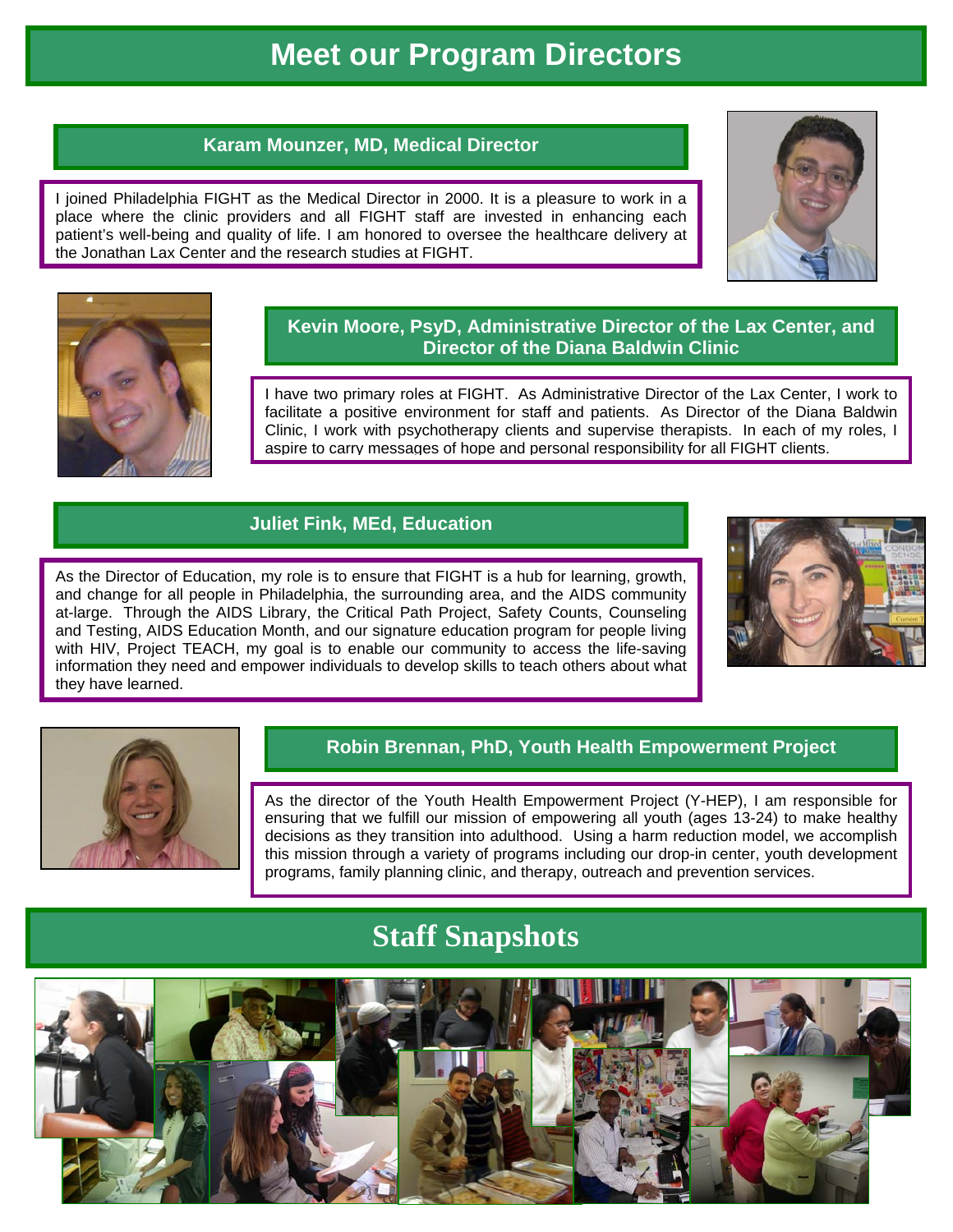# **Our Programs and Services**

The **Jonathan Lax Center** offers access to HIV primary care, on-site laboratory services, and on-site medication assistance and adherence programs. Our services are provided by HIV specialists in a treatment-team environment that respects the dignity and worth of each individual who walks through our doors. We deliver all services without regard for ability to pay or insurance status.

We conduct advanced **clinical research** of new drugs and treatment options. We offer all expanded access protocols to assure that people in Philadelphia get early access to medications.

The **Diana Baldwin Clinic** offers a variety of mental health services such as individual psychotherapy, partner and family counseling, crisis sessions, and a women's support group. FIGHT also sponsors a variety of peer-run support groups, including a Long-Term Survivors Support Group.

**Client Services** staff work with individuals to meet such needs as housing, public entitlements, and health insurance. Our case managers partner with Lax Center providers to ensure that each individual's needs are fully addressed. Our care outreach workers focus on building client relationships, establishing a strong foundation for successful care.

The **HIV Counseling and Testing Team** wants you to get tested. If you want to know your status or are concerned about a friend or loved one we offer confidential, rapid testing on-site and outreach testing throughout Philadelphia.

**Y-HEP** (The Youth Health Empowerment Project) offers a safe space for youth 13-24 to talk about sexuality, gender, and HIV/STIs. YHEP offers a variety of clinical and outreach programs, including the Peer Education Academy, which trains youth to be leaders on social and sexual health issues, and the Drop In Center, which offers a unique space for youth to come in off the streets and have a meal, a shower, get clothes, or simply relax with staff and friends.

**The AIDS Library** offers a friendly environment with a wealth of resources and media to access HIV information. We have a computer classroom on site to build computer and Internet skills. Bimonthly computer classes are available.

**Project TEACH** (Treatment Education Advocates Combating HIV) is an HIV education program that focuses on medical information as well as topics that address individuals' psychosocial, social, and economic needs. TEACH welcomes all individuals with varying levels of HIV knowledge. We also offer TEACH Outside for individuals who are HIV-positive and formerly incarcerated and Frontline TEACH for allies who want to gain more information.

The **Prison Services Department** works with the Philadelphia Prison System to establish care connections with individuals while incarcerated. Our Care Outreach team is on site daily at the jails to visit inmates who are HIV-positive. We partner with families, providers, and other support networks in the transition home. Once released we offer services tailored to the ex-inmate community such as an HIV primary care clinic for ex-inmates, TEACH Outside, and a support group for previously incarcerated individuals.

**The Critical Path AIDS Project** was founded by people living with HIV/AIDS to offer a range of up-todate, online HIV prevention and treatment information and research. This website aims to dismantle information barriers by ensuring that all individuals have access to lifesaving information. To do so we offer free web hosting for regional and national organizations.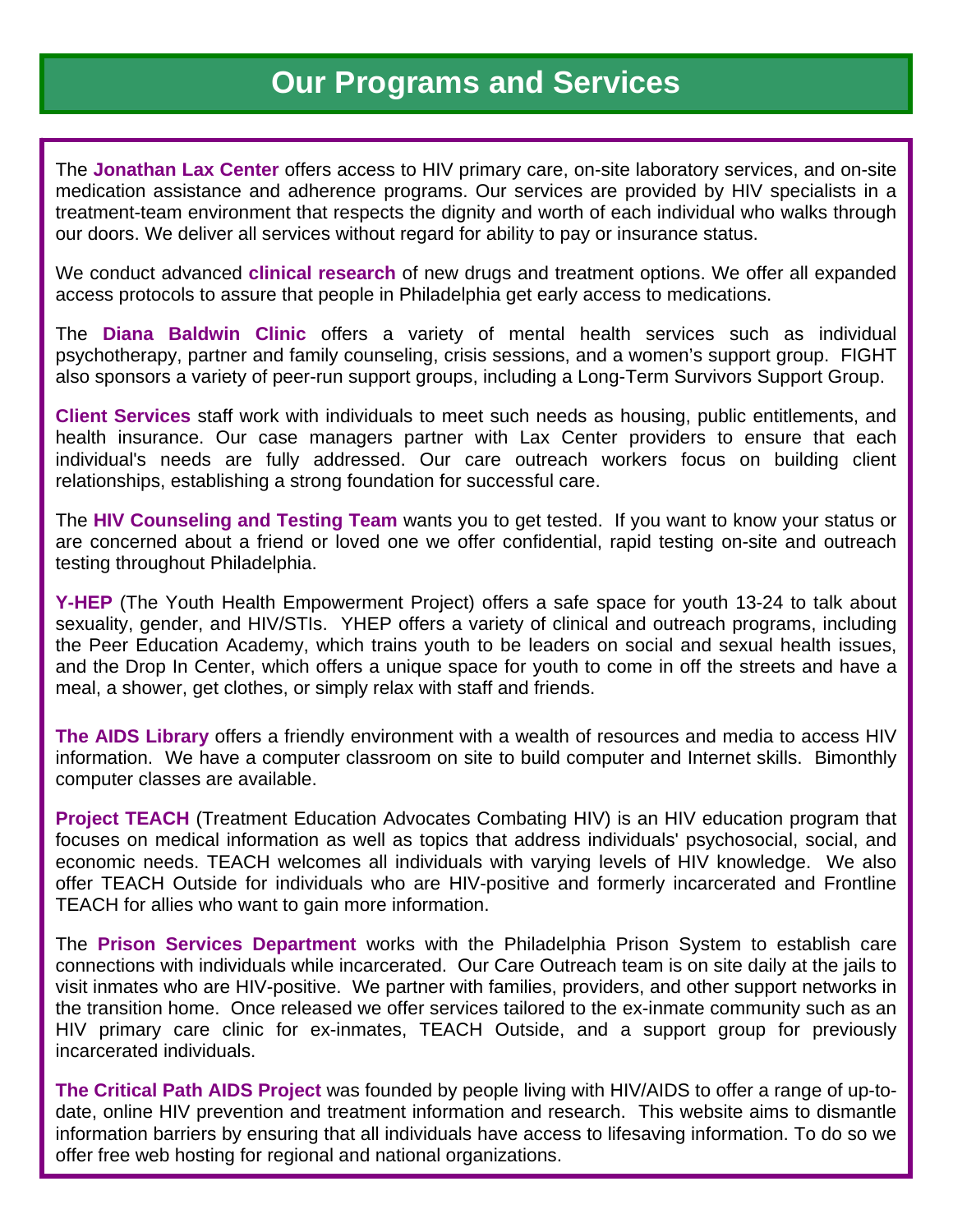# **Noteworthy Accomplishments and New Initiatives**

AIDS Education Month The 14<sup>th</sup> Annual AIDS Education Month was an incredible success, comprised of educational events including a prison summit, youth gathering, prevention conference, a health fair, a testing day, and over two dozen other educational events and presentations. More than 1,000 people directly participated in June and we reached thousands more through community presentations.

**Safety Counts**, a harm reduction intervention program, was started in March, 2008. It aims to help those who may not be ready to stop using drugs reduce the risks associated with drug use, specifically HIV and Hepatitis C transmission. The program graduated over 50 individuals in its first year.

**The Peer Education Academy (PEA)** is a 6 week social and sexual health education program implemented at Y-HEP to support youth ages 15- 23 focusing on issues concerning truancy, peer pressure, violence, and their own sexual health. In 2008, there have been 5 cycles of PEA and over 60 graduates.

**Project TEACH** held its first class in Spanish in over six years and graduated a total of 78 individuals from three separate classes.

**A National Library of Medicine Grant** in the amount of \$60,000 was awarded to the AIDS Library to help the city's homeless understand how to prevent and manage HIV for themselves and each other. Work is set to begin in 2009.

**TEACH Oustide Support Group** 'Reaching Out: Support With Action' was started last February, 2008, by TEACH Outside graduates. The group is peer led and focuses on developing the capacity of former prisoners with HIV to advocate for those living with HIV inside the Philadelphia Prison System.

**Annual Gala** The annual Lax Center Gala honored David Bangsberg, MD, from Massachusetts General Hospital, for his commitment to HIV at home and abroad. FIGHT raised nearly \$50,000 to directly benefit the Lax Center's lifesaving work.

**AIDS Library Reorganization** was completed in the Summer of 2008 to help patrons find materials more easily. An annual book drive was also established to help replenish lost materials.

**Y-HEP's Family Planning Clinic** began offering SelectPlan, a no cost plan for women offering birth control, pap tests, emergency contraceptives, STI testing, breast examinations and other routine women's health care.

**OraSure Study** FIGHT was selected for a registration study involving a rapid Hepatitis C oral swab. In four months, 686 participants, including 50 pregnant females, were enrolled.

**Expanded Access Program for Intelence** Tibotec Therapeutic's new antiretroviral treatment, Intelence, was approved in January and FIGHT's participation in the expanded access program allowed Lax Center patients to access this and several other lifesaving medications before FDA approval.

**Suboxone Program** Lax Center medical providers and Diana Baldwin Clinic therapists launched a therapy program for Suboxone, a new treatment in reducing opioid dependence

**University of Pennsylvania Partnership** Karen Goldstein, MD, was hired as the Lax Center's second full-time physician thanks to a partnership with the University of Pennsylvania.

**Y-HIP HOP** is a new program held every Monday at Y-HEP for youth to express themselves through the art of dance. Freestyle Fridays provides youth with the opportunity to write songs and share their points of view through music.

**A Special Program of National Significance (SPNS) Grant** was awarded to FIGHT from the US Department of Health and Human Services in the amount of \$1.6 million for "Enhancing Linkages to HIV Primary Care in Jail Settings."



Y-HEP Tables at the Opening Reception **Annual Health Fair** Annual Health Fair



### AIDS Education Month Mayor Nutter addresses the Lax Center Gala

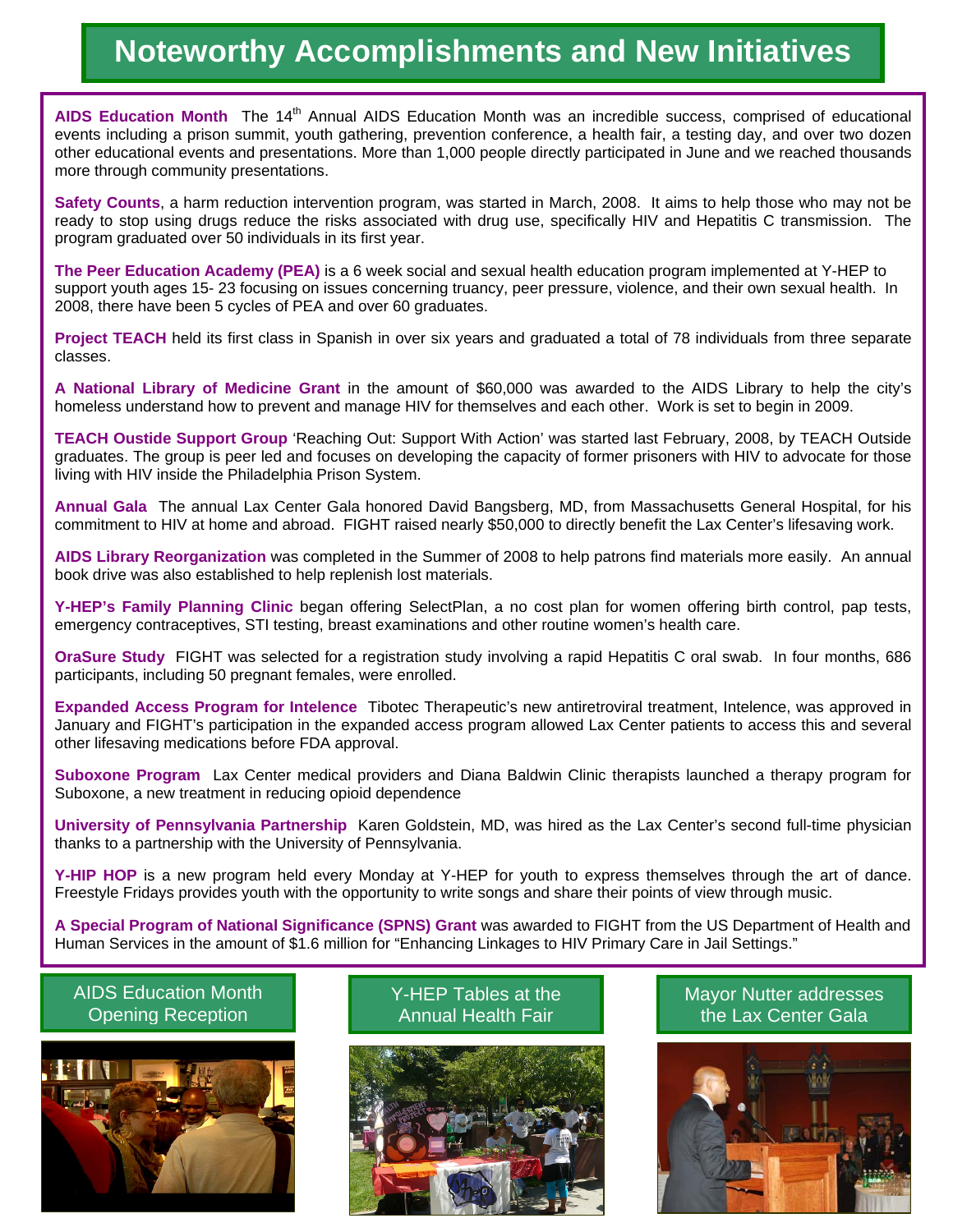# **Statement of Audited Financial Position**

**through June 30, 2008**

### **Revenue**

| Government contracts and grants | \$3,628,202 |
|---------------------------------|-------------|
| Other grants and contributions  | \$860,848   |
| Industry studies                | \$187,938   |
| Patient fees and insurance      | \$141,149   |
| Interest/miscellaneous income   | \$1,044     |
| <b>Total Revenue</b>            | \$4,819,181 |
| <b>Expenses</b>                 |             |
| Educational programs            | \$1,272,679 |
| Youth<br>programs               | \$852,012   |
| <b>Client services</b>          | \$320,706   |
| <b>Patient services</b>         | \$1,452,146 |
|                                 |             |
| <b>Total Program Expenses</b>   | \$3,897,543 |
| Administrative expenses         | \$380,490   |
| <b>Fundraising expenses</b>     | \$140,292   |
| <b>Total Expenses</b>           | \$4,418,325 |
| <b>Changes in Net Assets</b>    | \$400,856   |

### **Revenue**

### **Expenses**



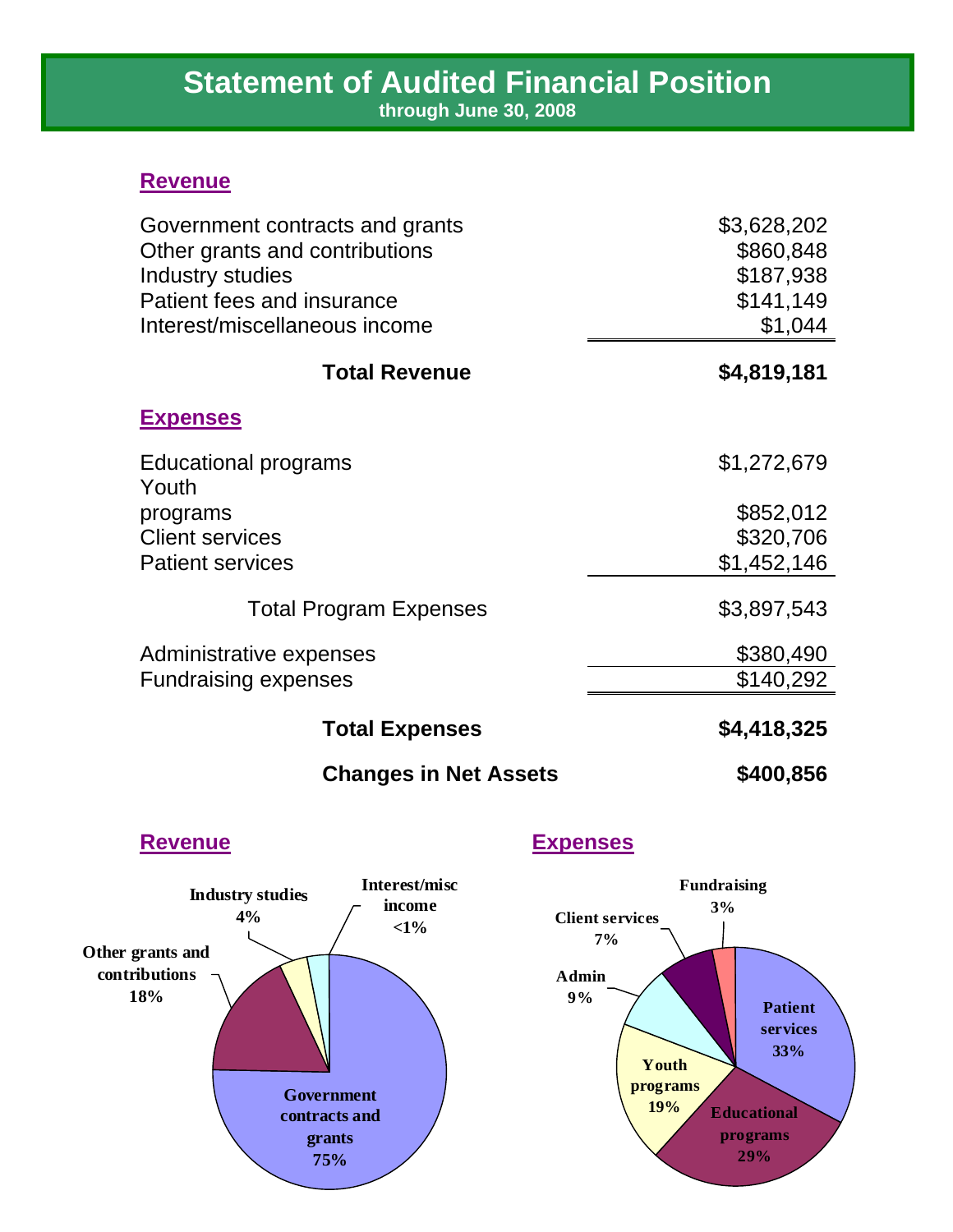# **2008 Sources of Revenue**

# **Public Funders**

City of Philadelphia AIDS Activities Coordinating Office Department of Human Services Family Planning Council Health Federation of Philadelphia The Philadelphia AIDS Consortium Public Health Management Corporation Commonwealth of Pennsylvania Coordinating Office for Drug and Alcohol Abuse Programs Department of Public Health United States Government Department of Health and Human Services National Institutes of Health

# **Industry Studies**

Abbott Laboratories Boehringer Ingelheim Pharmaceuticals, Inc. Bristol-Myers Squibb Company Gilead Sciences GlaxoSmithKline Massachusetts General Hospital Merck and Company, Inc. OraSure Technologies, Inc. Pfizer Inc. Roche Pharmaceuticals Schering Plough Tibotec Therapeutics The Wistar Institute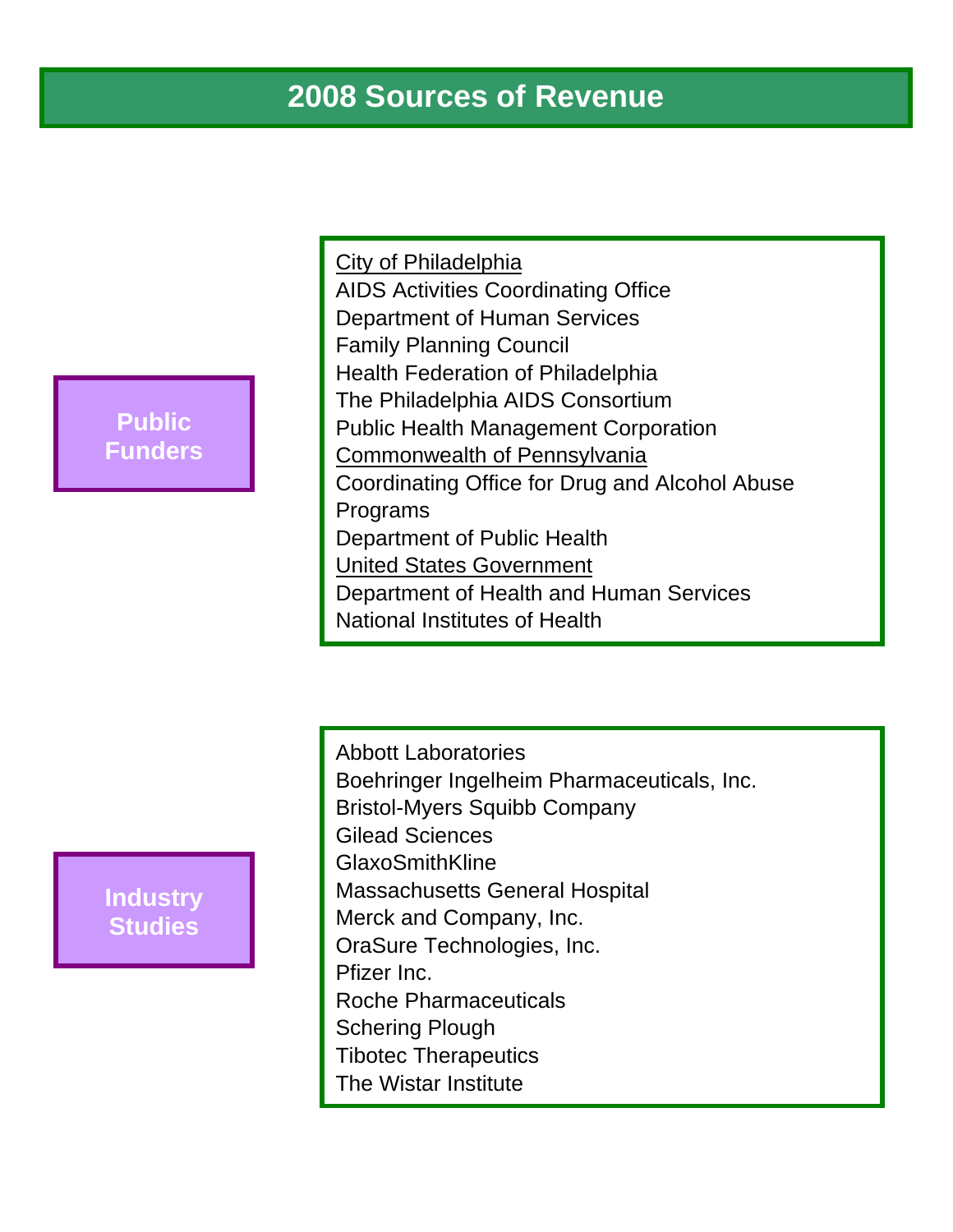# **2008 Sources of Revenue (Continued)**

015 Workout, LLC 12th Street Gym Abbott Laboratories ActionAIDS, Inc. Advocates for Youth Artic Ice & Chemical Co AIDS Fund AIDS Law Project of Pennsylvania Atlantic Coast Orthopedics Atwater Kent Foundation Auxilium Pharmaceuticals Barbara Scott Catering Bijoux-Turner/Gomes Retail Consultants Bike Stop, Inc. Boehringer-Ingelheim Bread and Roses Bristol Myers-Squibb Company Center City Engraving

MANNA Masco Communications, Inc Keystone Hospice Merck and Company Microsoft Corporation Mindshare Morgan Stanley NJ Capital Furnishings, LLC Nonprofit Technology Resources, Inc. Northeast Treatment Centers, Inc. OraSure Technologies PECO Energy Pew Charitable Trust Pfizer Foundation The Philadelphia Foundation Philadelphia Healthcare Trust The Philadelphians MC, Inc Public Health Management Corporation

**2008 Corporation and Foundation Supporters** 

**Congreso** Convent of the Sisters of St. Joseph Creative Characters CVS CareMark Pharmacy D'Amato Law Firm Diabolique Fund Dubak's Auto Sales, Inc. Five Star Service and Supplies Gilead Sciences, Inc. Glaxo SmithKline Greater Phila Chamber of Commerce Hoover Financial Consultants Ira Sheres, DMD, LLC J & S Mortgage, Inc JFK MH/MR Johnson & Johnson Jones Apparel Group Mazzoni Center Jefferson Health System LandAmerica Foundation

Presbyterian Hospital Prudential Fox and Roach Realtors Reckitt Benckiser Roche Laboratories School of American Ballet Schultz Technology Solutions Schwab Chartiable Fund Siloam The Star Foundation State Workers Insurance Fund Subscription Services Tibotec Therapeutics Union Gourmet University of Georgia University of PA Health Verizon Foundation Wistar Institute Woody's/Bump/Pure Nightclubs Yikes, Inc.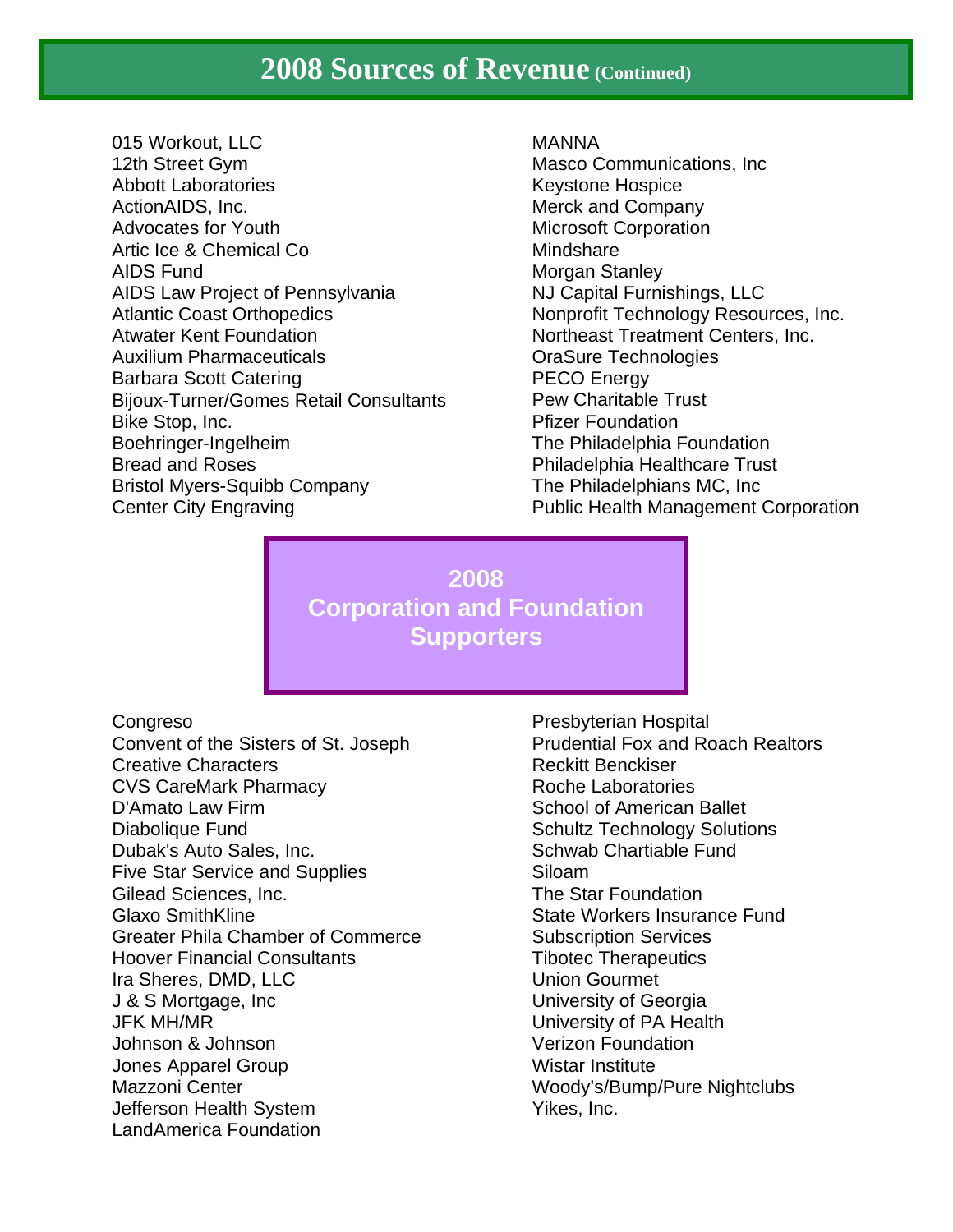*FIGHT recognizes those who believe in our mission: ending the AIDS epidemic during the lifetime of those currently living with HIV. These individuals make it possible for us to continue and expand the lifesaving work of Philadelphia FIGHT and we offer them our humble thanks…* 

James Dean, MD & Joseph Montella Charles Ballard Janet Beckmann John & Gloria Osmian Heidi Berenson Lynne Strieb Lillian Fitzgerald Andrew Chirls Peter Bezrucik James Roselle John & Teresa Trudeau Melanie Gavin Lauren Feldman Randy Apgar & Allen Black Frank D'Accone Denis Chandler Nancy McBride Dennis & Rebecca Barnebey William Whalon Thomas A. Boyle Bud & Joan Bretschneider Joseph Freedman Randall & Susan Brundage S. Cabrera Louis & Kathleen Canouse David & Dianne Faust Ron & Roseanne Cantor Angela Kapalko Lee & Susan Cassanelli John & Ruth Cella Betsey Berger Susanna Martin Leah Chaplin Sigmund & Lynn Morawski Emily Clark E. Rastelli Michael & Bonnie Coplon Carlos & Heffron Chas Cortinas William J. Grey Connie & James Degnan Lisa Bond E. George Dobosh Raymond Becker, Jr Lena & Fran Dolan Andrew & Sue Clark William and Maureen Schloendorn Joseph Ondercin Dunn Raymond V. Gardens Vince Kesling

Joseph Godfrey Susan Langmuir Ronda Goldfein John Miller Mary Goldman Michael & Susan Brady Elaine Gooden William & Judy Harrington Bernard & Arlene Solomon Regina Hierholzer David E Moran Richard Horan Susan Robbins Michael & Grace Howe Nicholas Ifft MD Gail Inderwies Joan Smith-Reese

> **2008 Individual Donors**

David Sheward Tom & Nancy Jennings James Kelly John & Rosemary McGee Jeanne Kirkman Ilana Lam James & Joyce Wuenschel Bill & Jean Leach Judith & Paul Goode Yolanda Lollis Roderick MacNeil Connie & Andrew Struebing Frank McClellan Dolores Rapczynski Phoebe Haddon Frank & Fran McGinty Helen Q. Blunden Patrick McHugh Ted Weerts Andrew Breznitsky Edward & Lisa McMonagle Frances Lax David Michelson John & Marjorie Sheward

Helen Miller Ted Weerts Patrick Mullin Greta Neff John Surman Jessica Mortimer John Novelli Daniel Ochsenreither Lynn Sheward Donna O'Malley Keith & Lesley Kirsch Thomas O'Neill Charise Pratt Andy & Marjie Quint Merijane Redmond Paul Moushumi Peggy Dilks Barbra Rolnick Nathan Blum Ena Rosen Allen Hinkey Jenna & Michael Rowbotham Thomas & Rebecca Schneider Cletus P Lyman James & Lesley Shepard Lance E Laver Steven Singer Cheryl Zerbe Josephine Dabrowski Herbert J. Snyder Ted Weerts Peter Solomon Robert Stump Laura Taylor Stephen B. Blades Frank & Kathleen Torrisi Ashfaque & Nafisa Unwala Stefan Wester David & Patricia Schogel Donald & Elizabeth Wiltshire Bret Carberry L. Hill Christopher Wresche Joellen Brown Lynn Yeakel Ira Sheres, DMD Kathleen Barron Mark Seaman Thomas & Loretta Witt Kelly Novitski Tom & Nancy Gavin